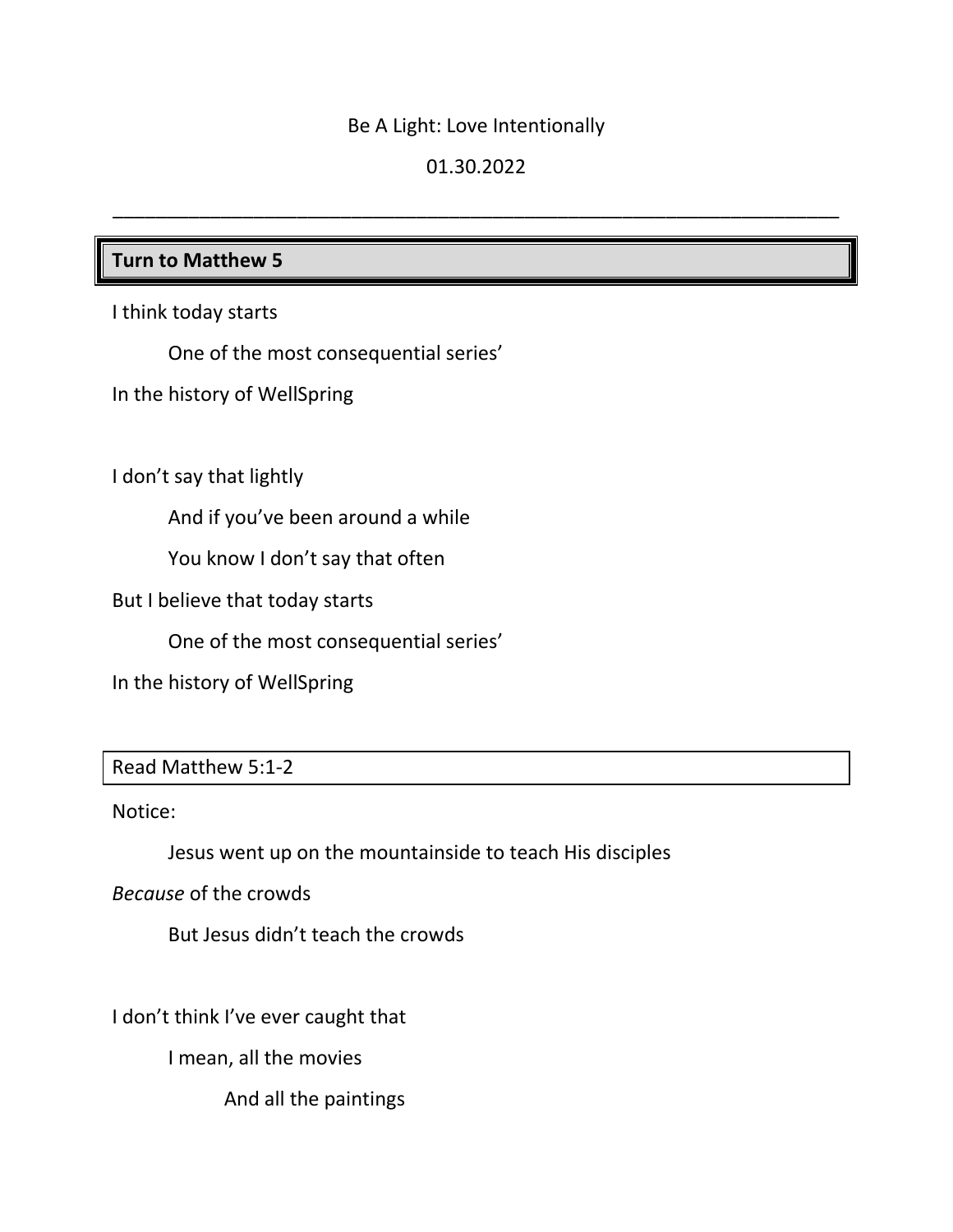Show Jesus teaching massive crowds

# **This is a famous work by Carl Heinrich Bloch**

From 1890

And most paintings are similar to this

You can find *this* picture on Catholic websites

You can find this picture on Protestant websites

Heck, I found this painting on a Mormon website

But it's not true

Jesus went up on the mountainside to teach His disciples

*Because* of the crowds

But Jesus didn't teach the crowds

By the way

I'm a dork

**Did you notice this little guy here in the corner?**

# **He dumped something on his mom's head**

Is that a booger?

And she's praying

Like, "Oh Lord, this boy!"

But look, you've got all these people crowding around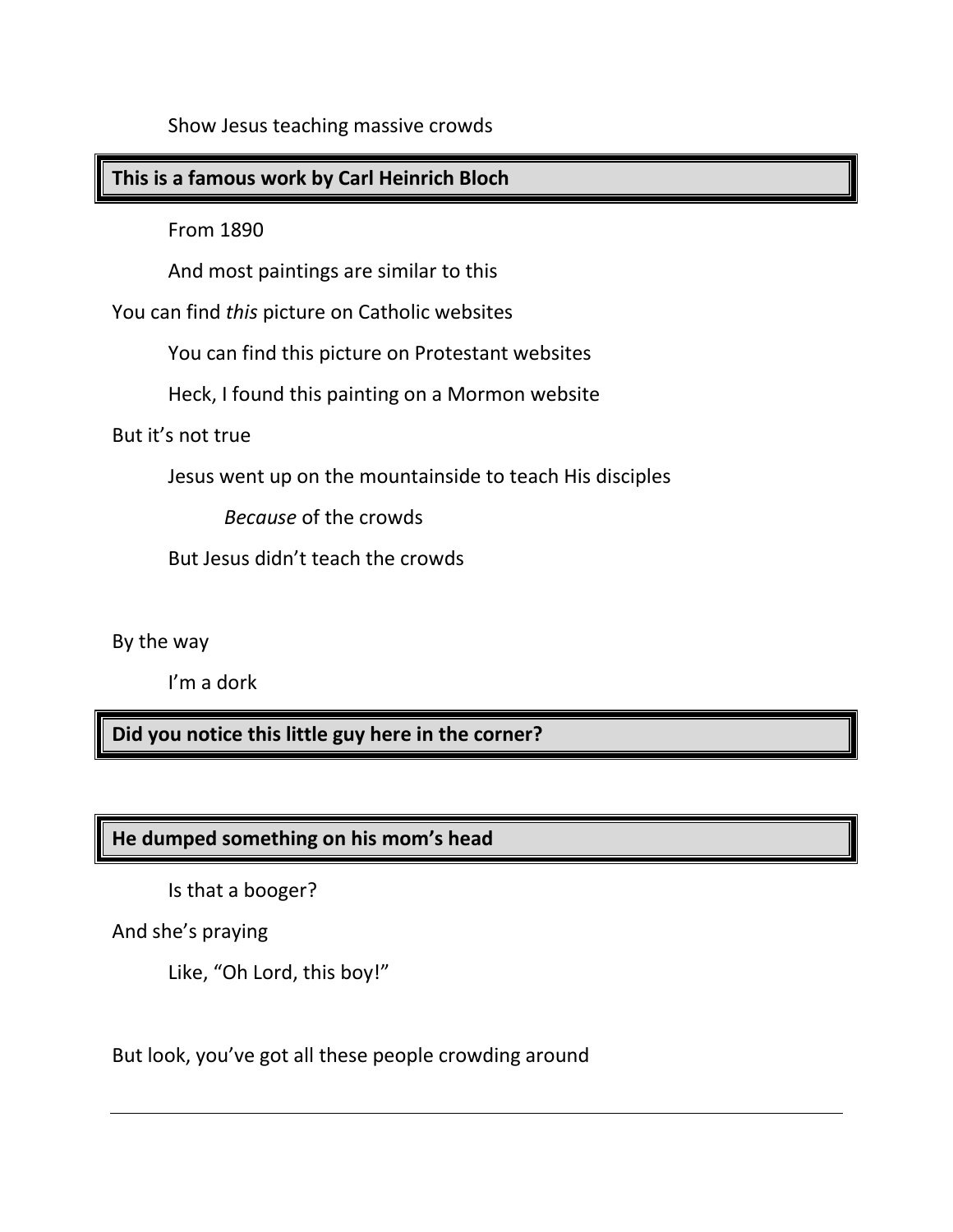Let's read it again

Read Matthew 5:1-2

#### Why does that matter?

Well, because if Jesus didn't teach the crowds on the mountain

### Why did Matthew mention them?

He wrote, *"When"* Jesus saw the crowds

He went up on a mountainside to teach His disciples

Catch this:

The crowds prompted Jesus

To better prepare His disciples

That's huge

And what did He teach them?

You can follow along in your Bible

He tells them their perspective on life is all off

Do you see that there?

They don't want to be poor in spirit or mourn or meek or hungry & thirsty

But they'll likely find true life

In all sorts of unusual places

He tells them to be merciful

To focus on purity of heart

He asks them to make peace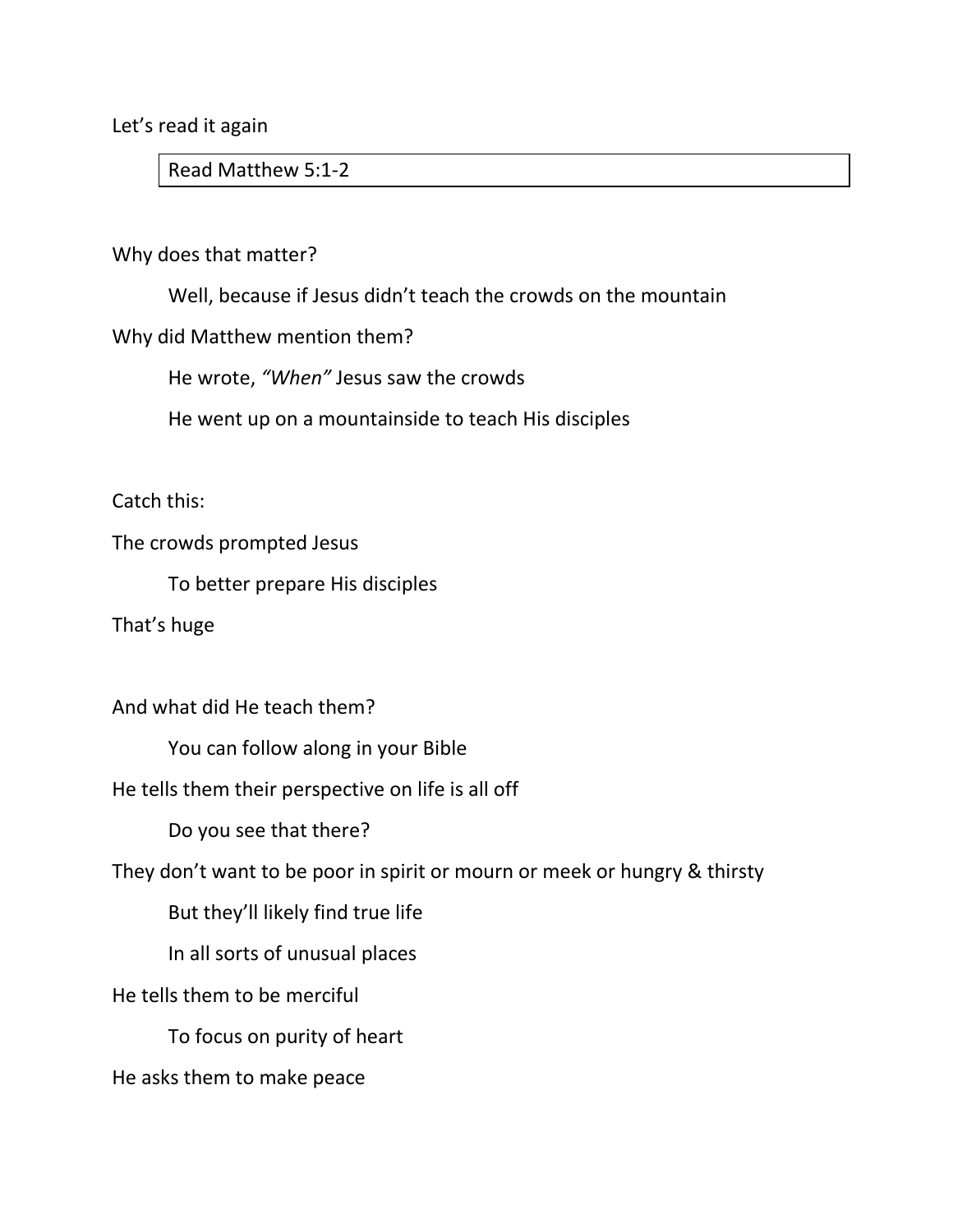But not to shy away from persecution

In fact, catch this weird statement in verse 11

Read Matthew 5:11-12

He says when you have it tough

You are joining a long history of men & women

Who had it tough before you

You know, it's getting tougher to be a Christian in America

People's perspectives are changing

Animosity towards the church is growing

Our freedoms will likely be challenged

And in some ways

I hate that

But in other ways

I say bring it on

Because I don't want to get to Heaven

And meet Daniel

And Shadrach, Meshack, and Abednego

To meet Paul and Peter and James

I'll be like the trust fund baby

21<sup>st</sup> century American Christian

Born with a spiritual silver spoon in my mouth

I mean, don't misunderstand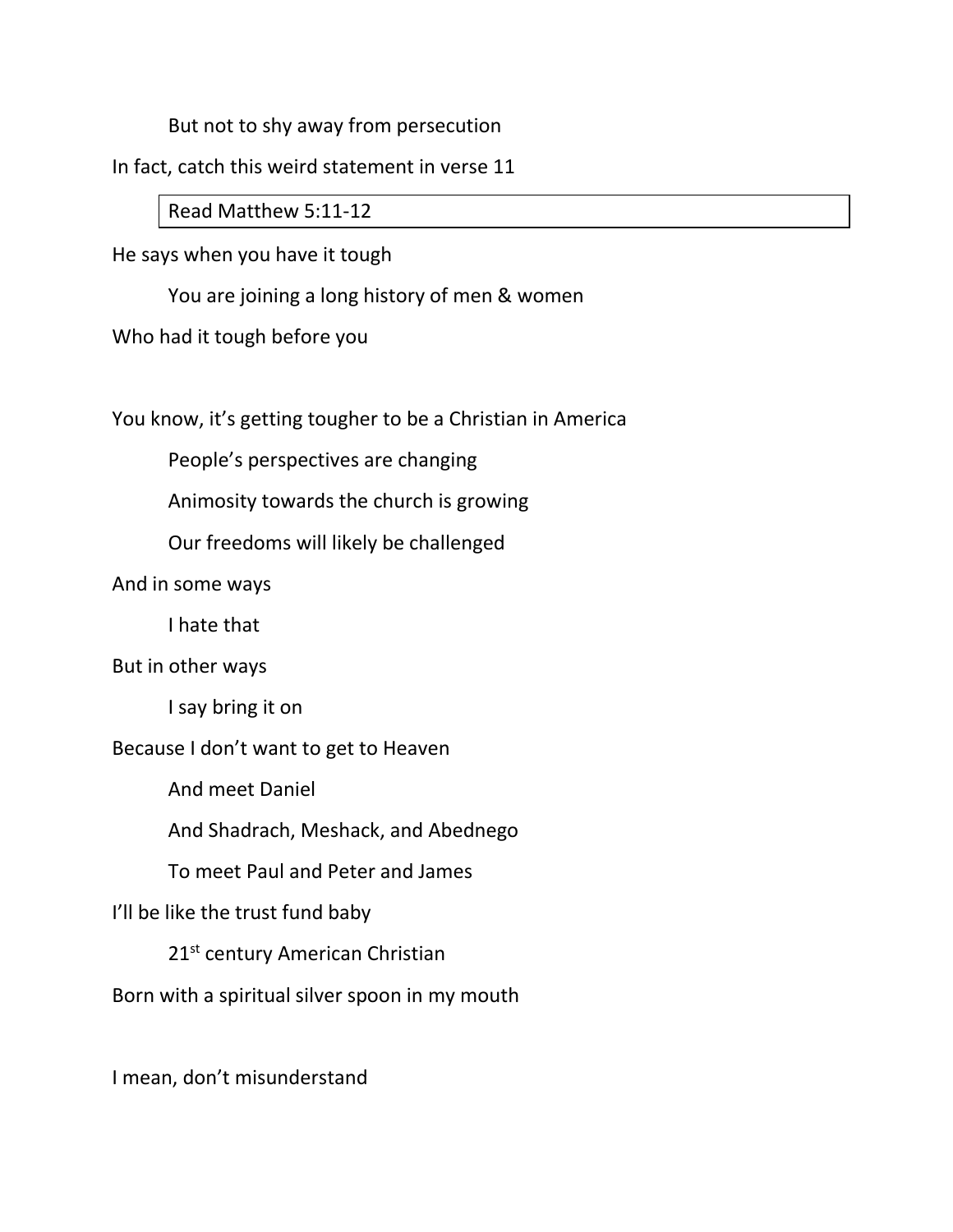It's better for our country that Jesus is the centerpiece

But I'm working on my street cred in Heaven

So Jesus says "Rejoice" when it gets tough

**OK** 

And then look at verse 13

Read Matthew 5:13

You are the salt of the earth

When we think of salt

We think of seasoning

Or meltin' the ice off the roads

But in those days

Salt replaced your freezer

Salt preserved meat

So it didn't get funky

Salty Christians

And I'm not talking about Christians with bad attitudes

Salty Christians

Preserve nations

And help cultures not get funky

We're gettin' kinda funky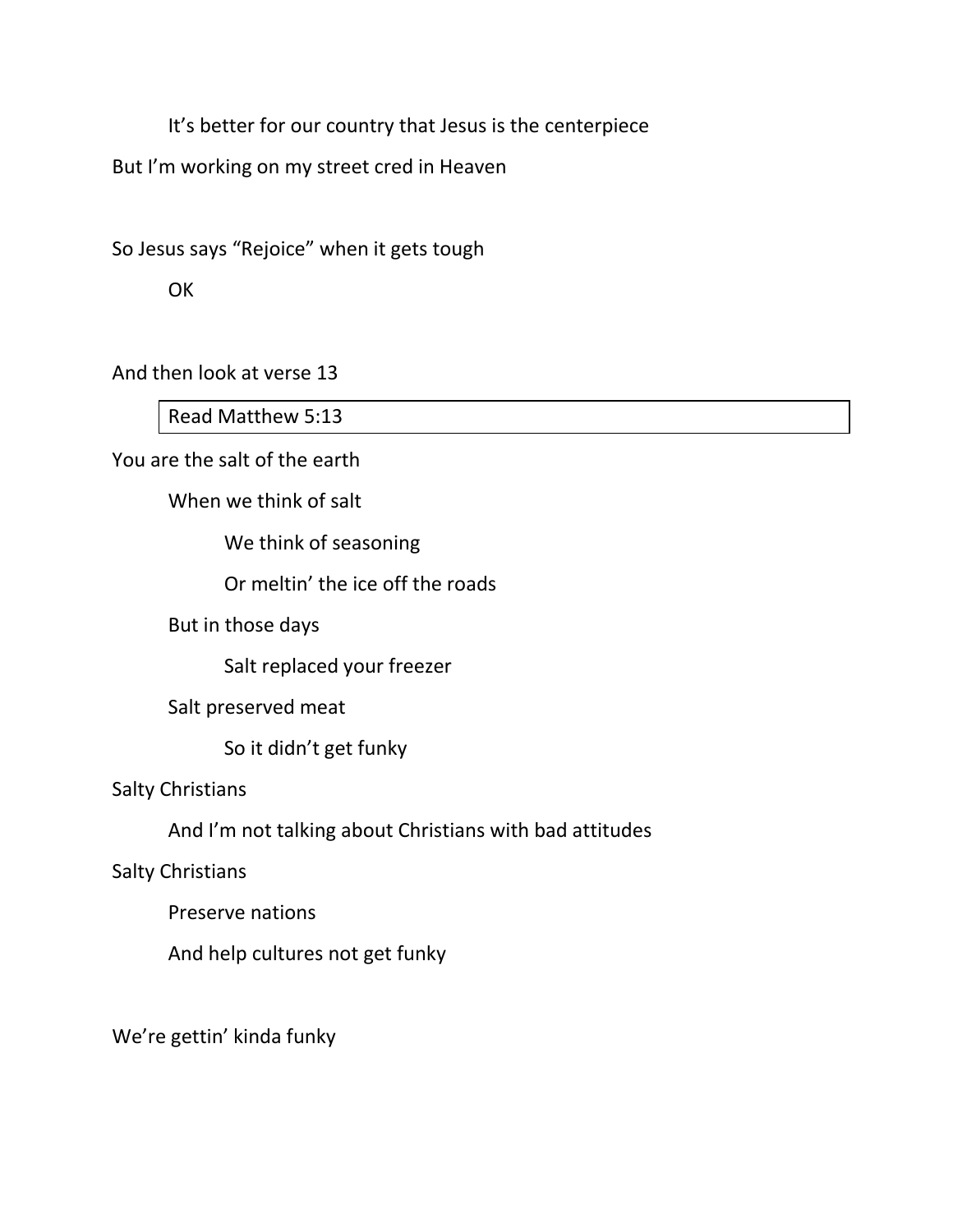Let's read on

Read Matthew 5:14-15

You are the light of the world

He says, "A Town"

That's a collection of lights

Right?

"A town built on a hill cannot be hidden"

So you're a light

And a collection of lights

A church

Cannot be hidden

And it shouldn't be

#### Put it on a stand, He says

To light up the house

And just so we don't miss His bottom line

Read Matthew 5:16

We've titled this message "Be a Light"

Based on this statement from Jesus

And we're going to talk

For the next four weeks

About how to live that out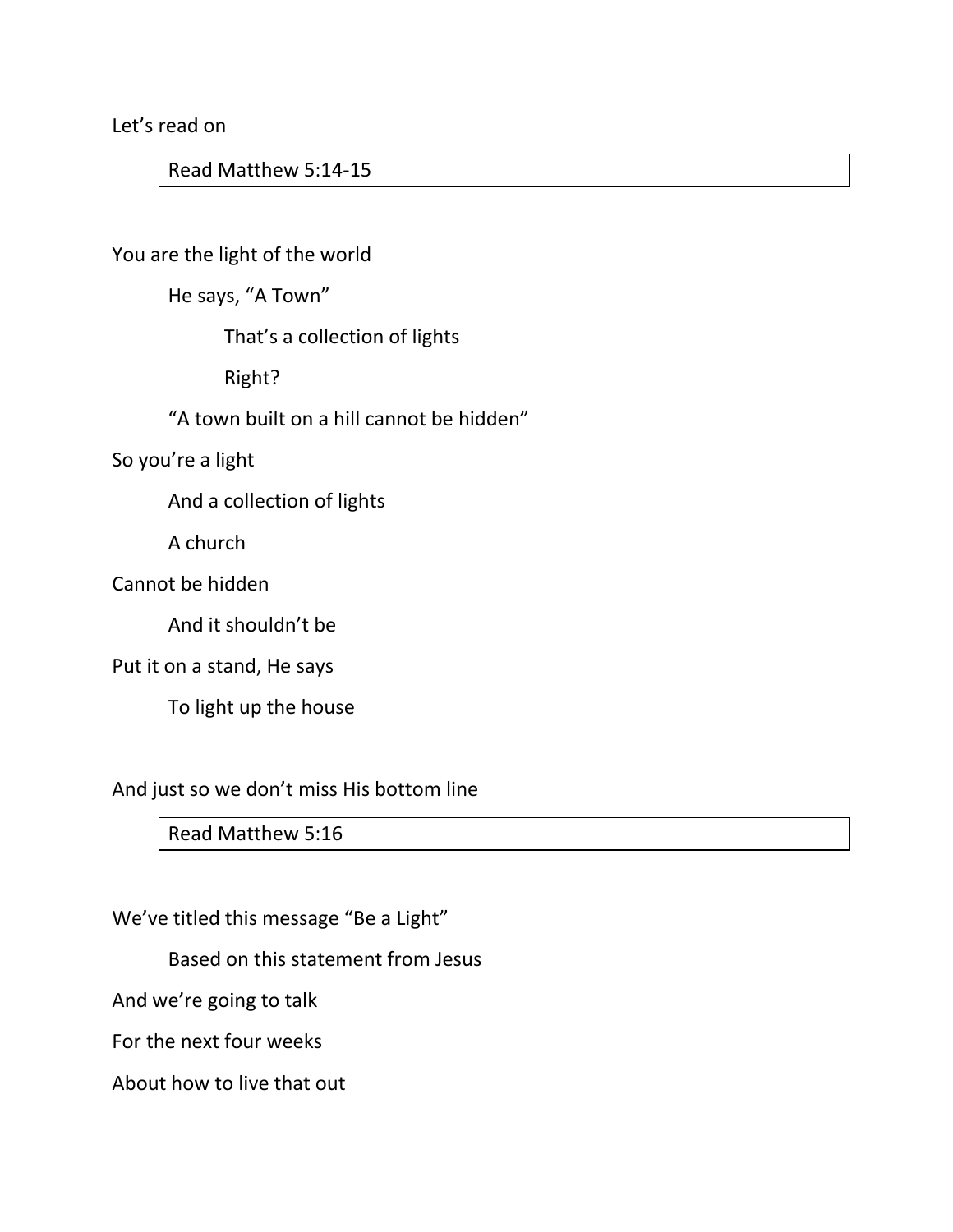You may think we're confused

Because the series is called be a light

But this sign says

Everyone

Starting next Sunday

This board will be out in the lobby

And it'll be dark like this

But over time

We're going to leave it up all year

And over time

It'll look more like this

And hopefully

Prayerfully

We'll fill it in over the course of the next months

Here's how this works

This year

As you love and pray and get bold

As you are a light in our community

As we spread the good news of Jesus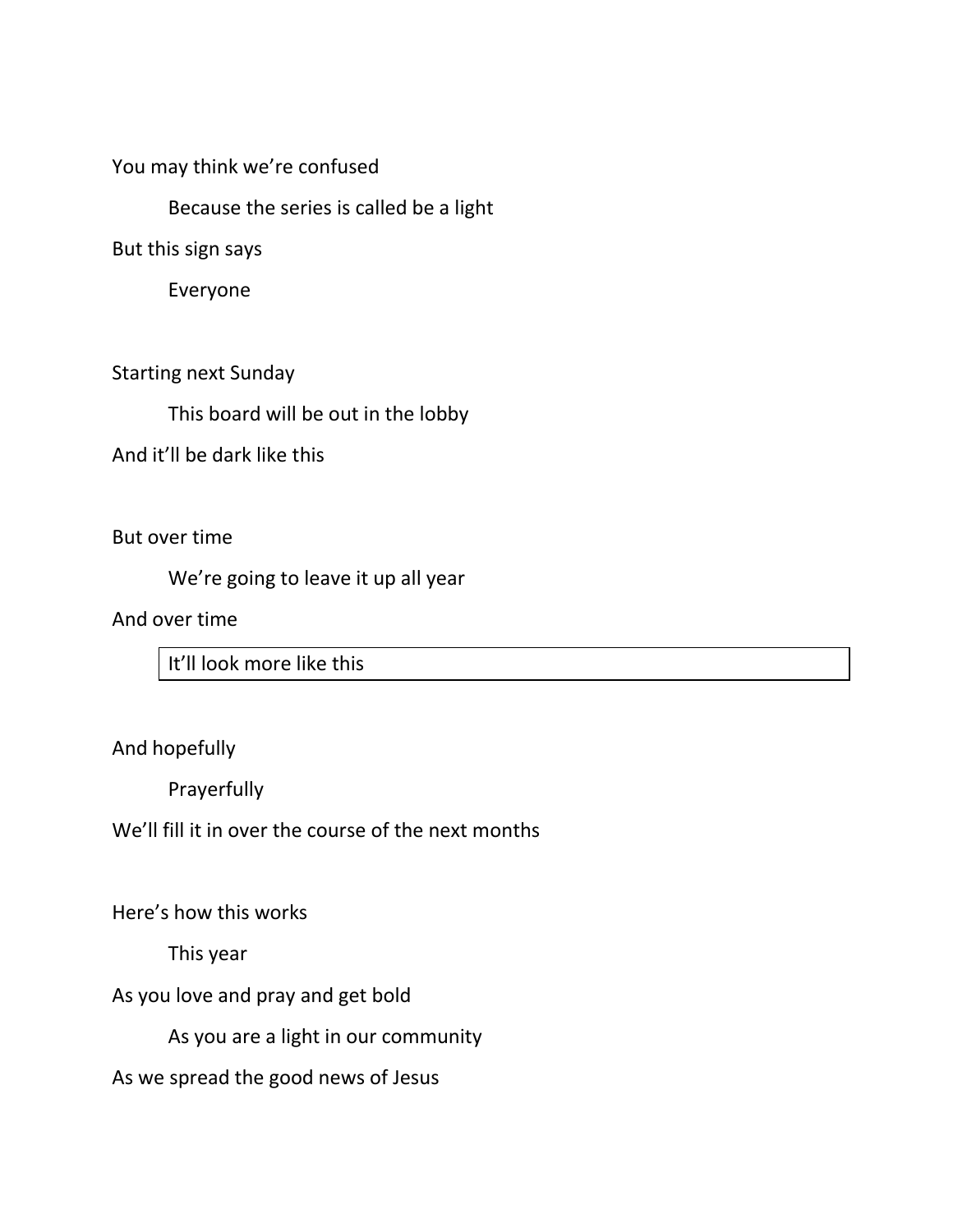# To EVERYONE

We'll be a collection of lights

A town on a hill

So as a family

I'm going to ask you to pray, together

For four people or families

Maybe it's a coworker

Maybe it's a neighbor

Maybe it's a family that your kids play baseball together

But I'm going to ask you to pray for them everyday

# **And if you tell them your story**

Your testimony

About what God has done in your life

That next Sunday

No matter how it goes

No matter how they respond

That next Sunday

Your family can turn one of these lights on

Another option

As your family is praying every day for your four

This is for everyone

As your family is praying every day for your four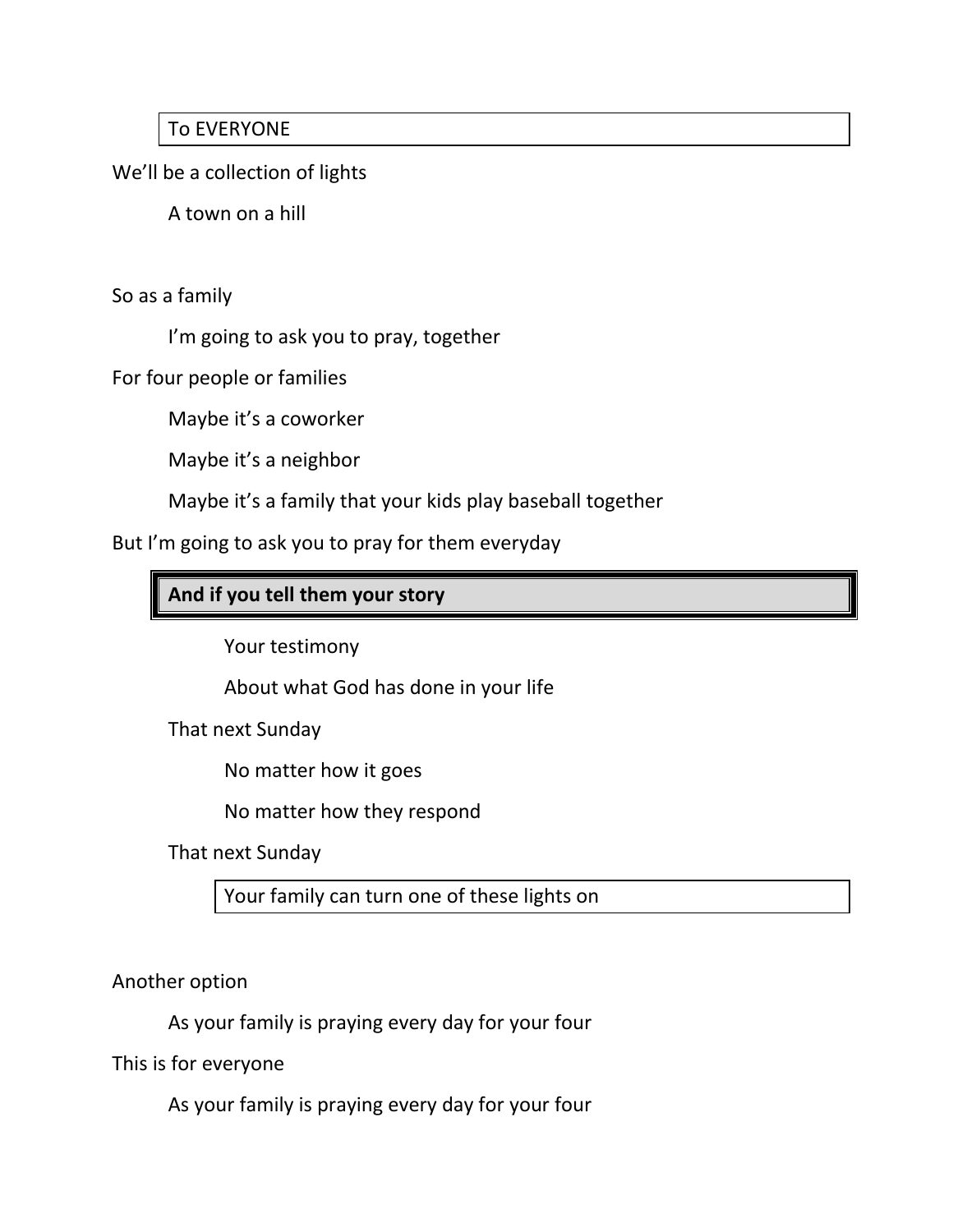### **And you get the opportunity to tell them about Jesus**

That next Sunday

No matter how it goes

No matter how they respond

That next Sunday

Your family can turn one of these lights on

A third option

As your family is praying every day for your four

This is for everyone

As your family is praying every day for your four

# **And you invite them to attend church with you**

And they come

But it doesn't matter if they like the service or not

No matter how they respond to the service

You just got them here

That next Sunday

Your family can turn one of these lights on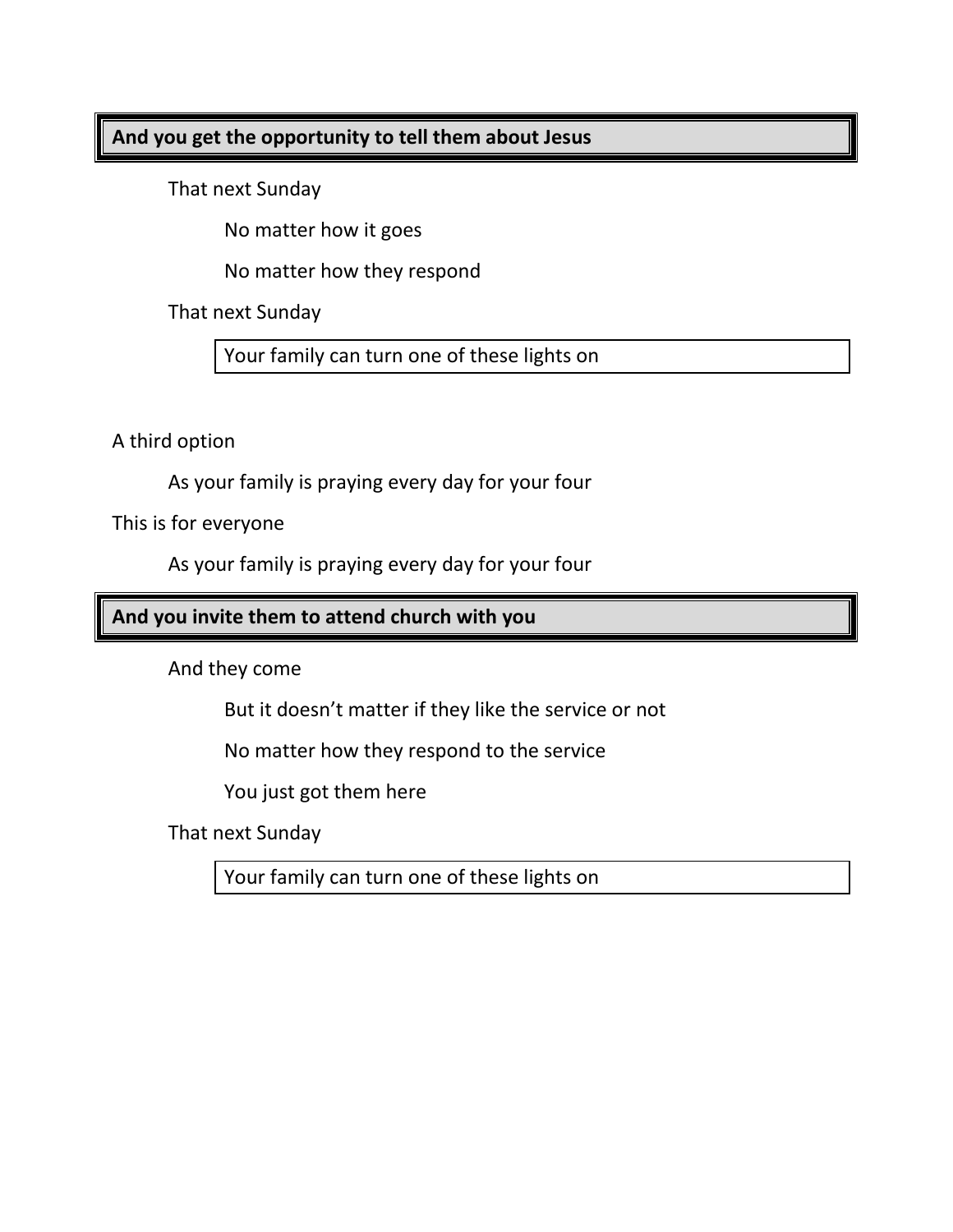As we prepare to wrap up here

I want us to consider Jesus' words

From Matthew 16:24:

**"Whoever wants to be my disciple must deny themselves and take up their cross and follow me."**

I had a new thought recently

It wasn't like new information, new thought

It was more like

I had never really considered that before

You know what I mean

Like I knew this and this are true

But I never put them together

You know what I mean?

OK – are you ready?

Here's my realization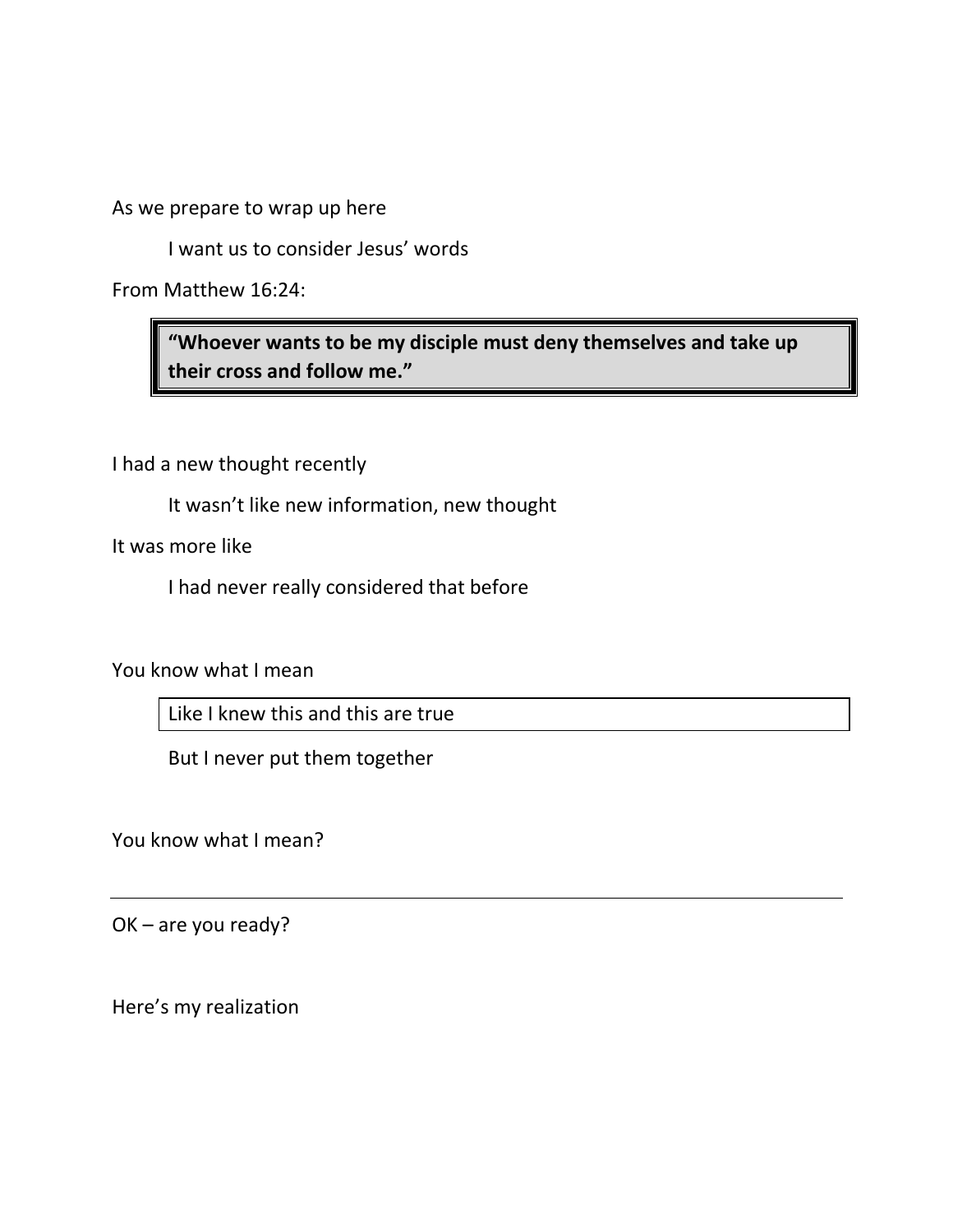**Jesus didn't have email**

**Texting**

**Facebook messenger**

Heck, Jesus never talked on a **phone**

**Jesus didn't have Facebook**

**Instagram**

**TicTok**

**Jesus didn't have Netflix**

Or **YouTube**

Or **Apple TV**

I mean, He didn't know anything about Ted Lasso or the Yellowstone Ranch

Jesus didn't have 24 hour news

**He didn't watch Fox News** 

Or **CNN**

He didn't pick sides – He didn't watch either one

Now I know some of you are asking yourself

"Hey wait a minute – were those invented back…"

Stay with me – stay with me

It's just that Jesus wasn't focused on what was happening in Washington DC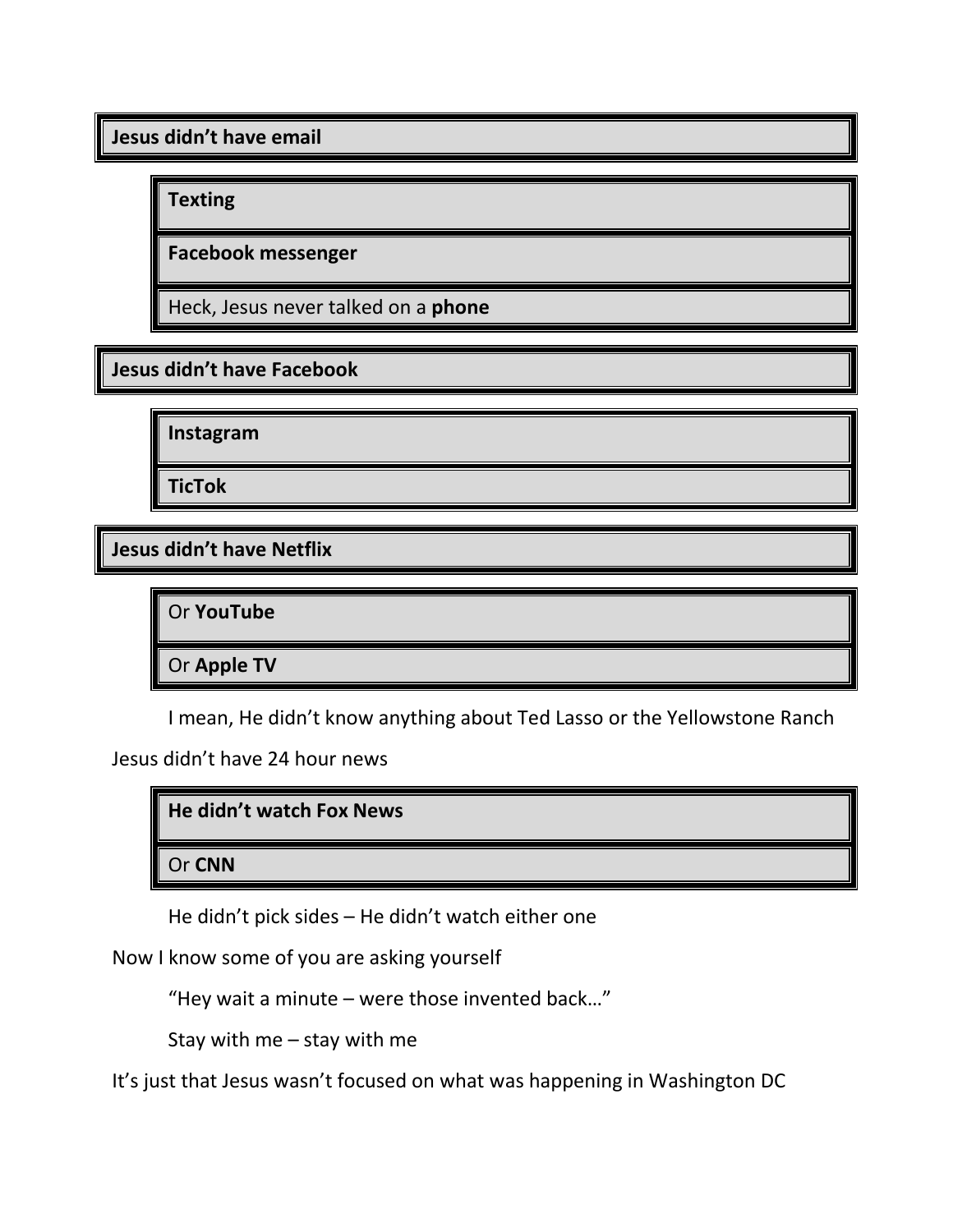There wasn't a Washington when Jesus walked the earth

What does that mean?

Jesus' focus was right here

How often is our focus right here?

I want to challenge us to do something together

I want to challenge us to do a fast

But this is not going to be about food

I remember a few years ago

We did a rice & bean weekend

We chose to limit ourselves

To eating only rice & beans

From Friday after work

Till Monday morning

As a discipline

But also as a reminder of what people around the world face everyday

It was horrible!

What was most memorable to me

Looking back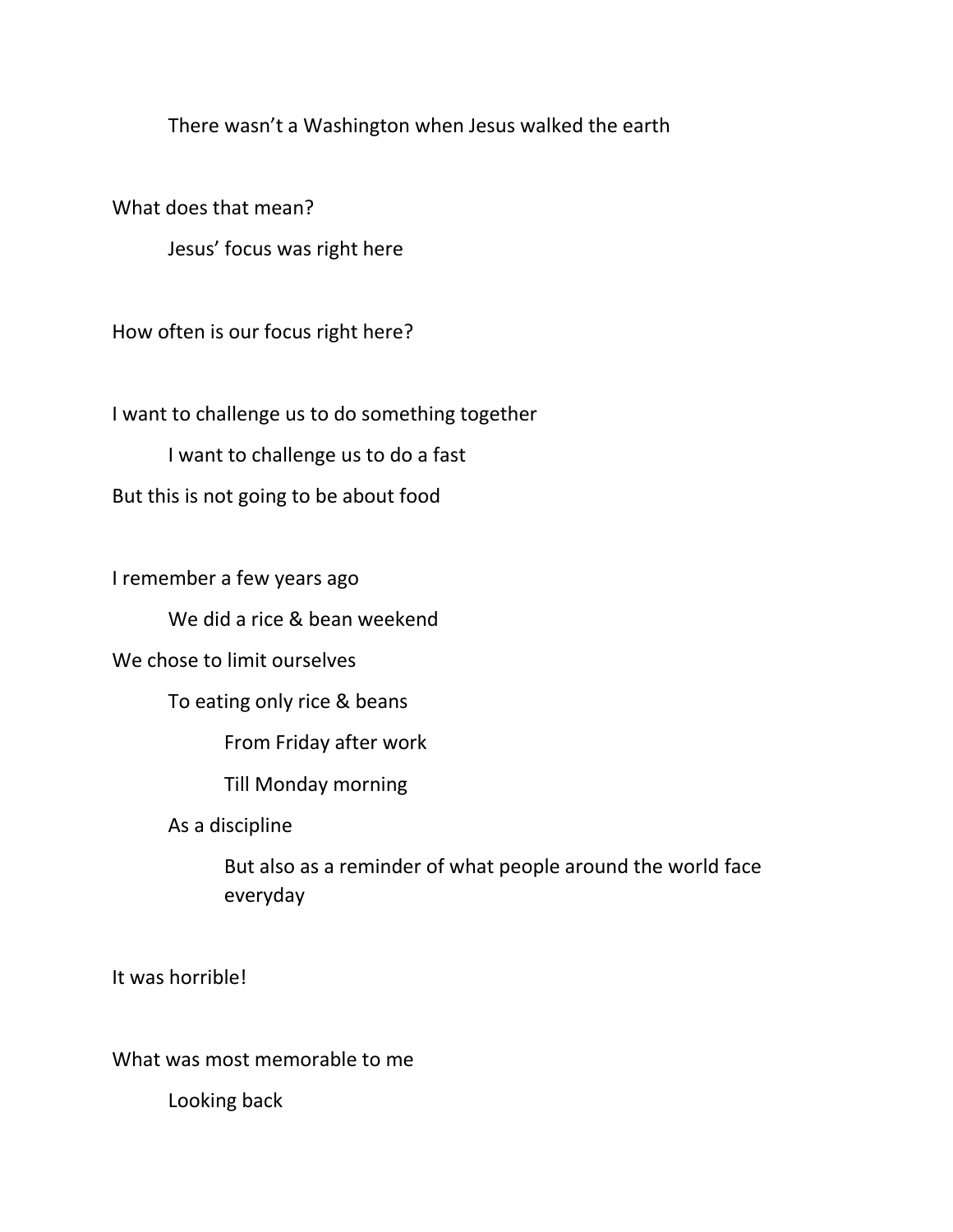Was the stark difference it was From what I normally do It caused me to realize What I take for granted When it comes to food

I want to challenge us To have another experience That shocks the system And reveals to us What we take for granted

So next weekend

No pressure or obligation

This is voluntary

Next weekend

I want to challenge you

From when you get off work or school on Friday

Till Monday morning

To fast from screens

To go screen free

Use your phone if you need

But no social media

No scrolling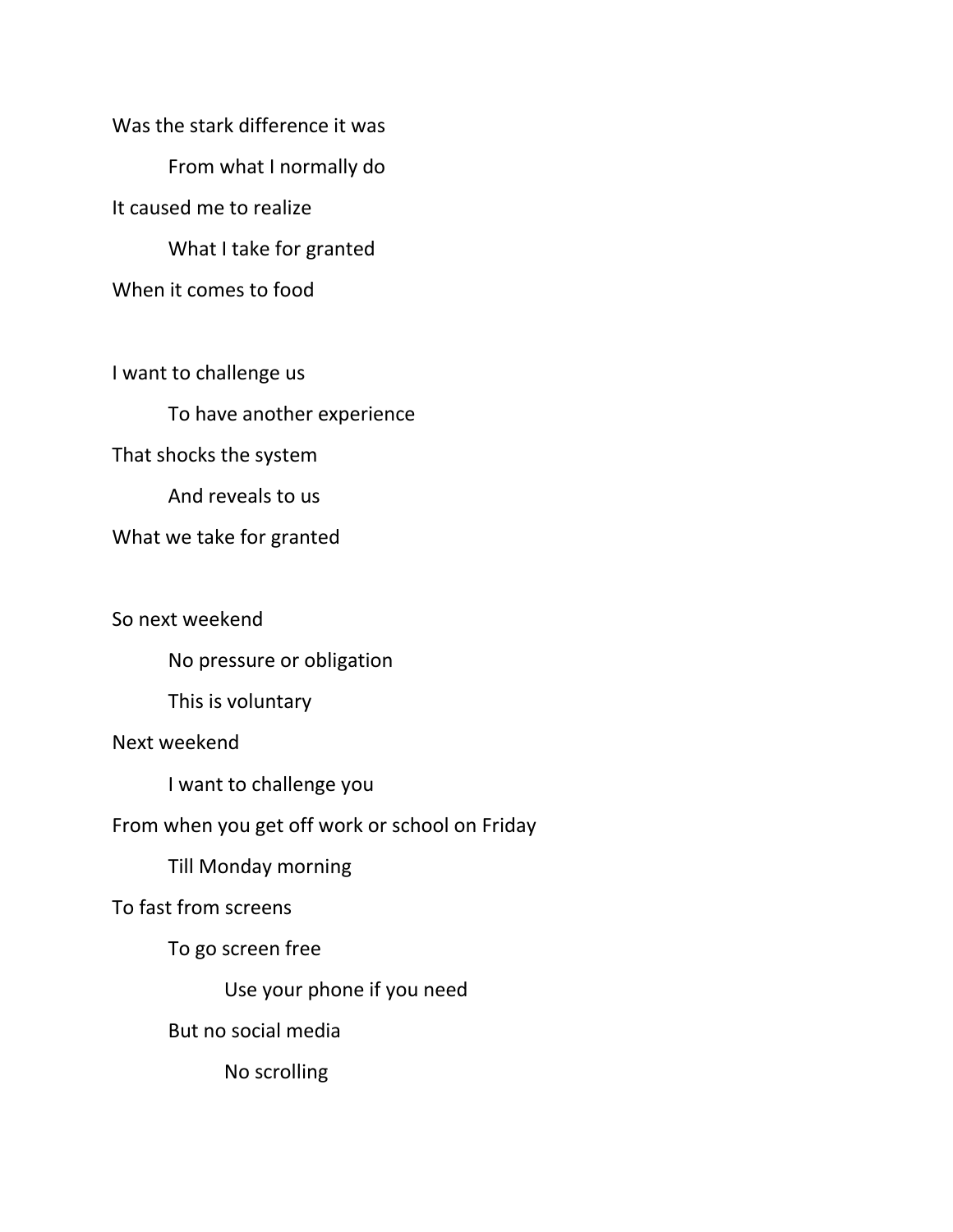#### No television

Screen free

Now note – I made sure for everyone That it wasn't superbowl weekend I mean there's commitment And then there's crazy

Here's why I want us to do this

Here's why I'm choosing to do this

I am confident that I am mindlessly in front of a screen

Far more than I realize

And a weekend without one

Will give me additional time to pray

Additional time to read

Additional time with my family

And a massive look in the mirror

About how I normally spend my time

Listen – Jesus was screen free And it gave Him a perspective That many of us have lost completely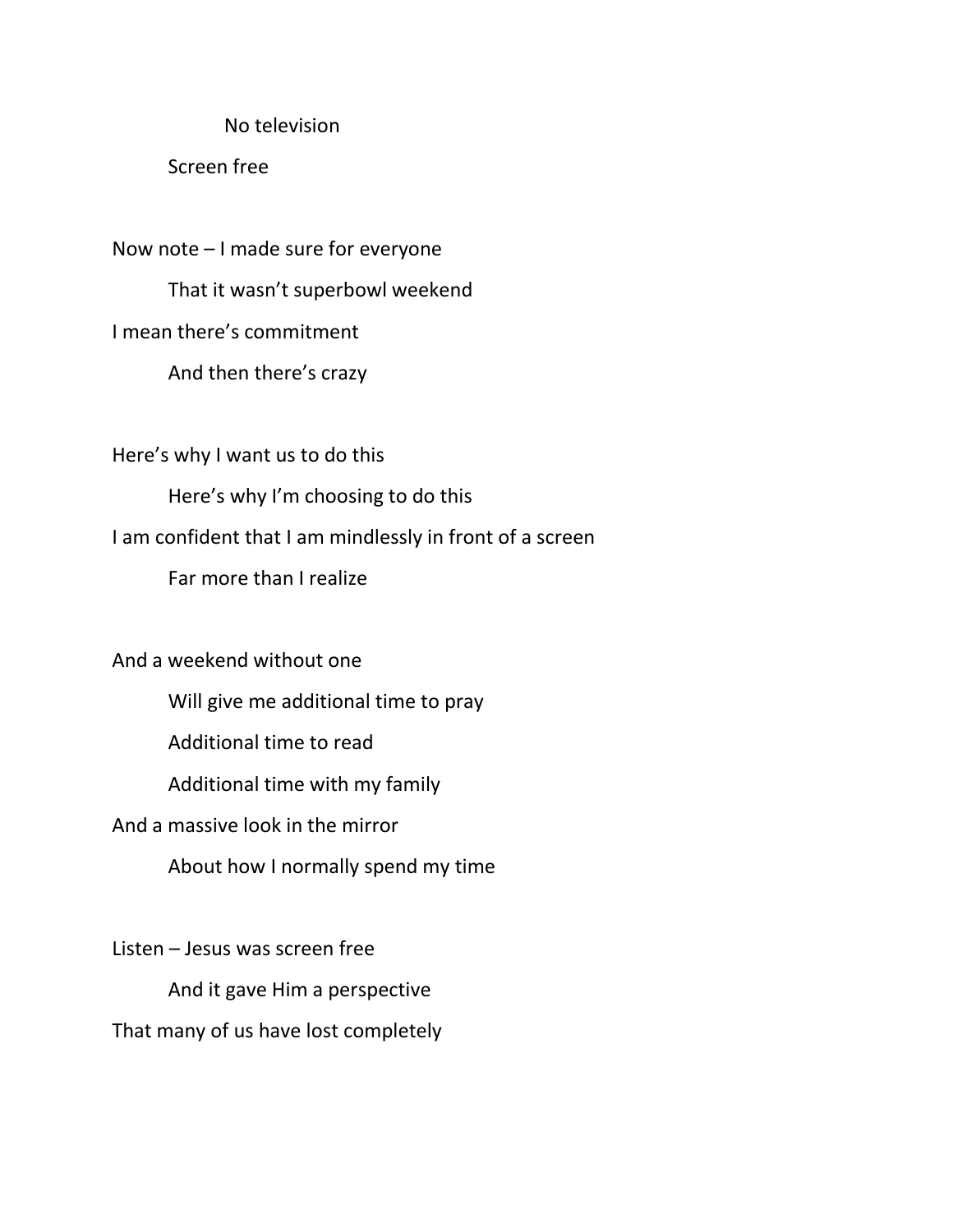In the circles we already live in

I'm not asking you to do anything new

In the circles we already live in

Are people who Jesus died for

Who don't know Him

They may know about Him

But they don't know Him

And one day

They will stand before Him

And He will say to them

**Away from me, I never knew you** {Show Matthew 7:22-23a - Many will say to me on that day, 'Lord, Lord… Then I will tell them plainly, 'I never knew you. Away from me!"}

And I need us to Love Intentionally

I need us to Be a Light

The reality is

Jesus said, **"You are the light of the world... Let your light shine before others, that they may see your good deeds and glorify your Father in Heaven." – Matthew 5:14-16**

We're it

There's not a back up light coming

We're the light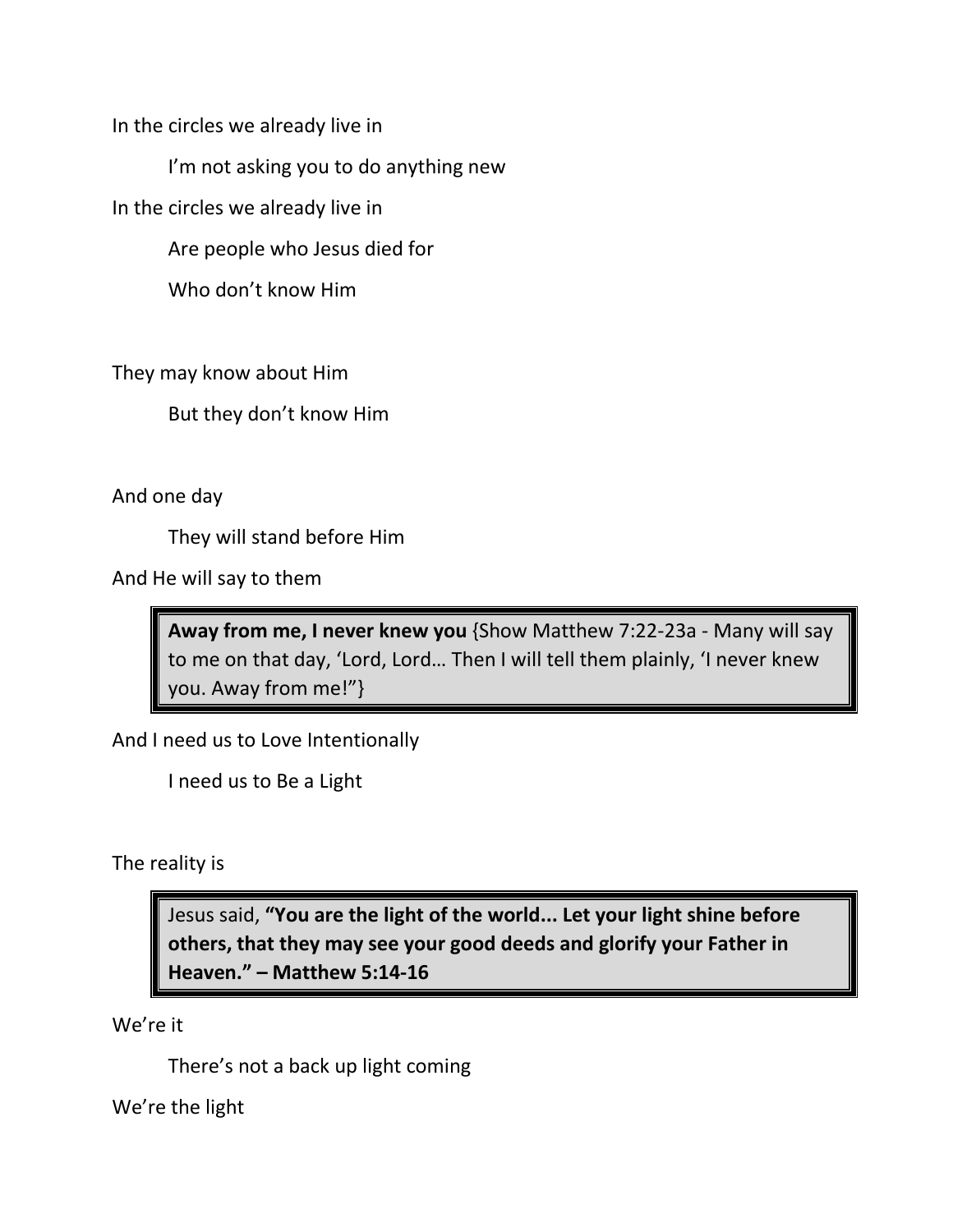So if the world is darker than you like…

Next time you go into a dark room

I want you to consider what goes through your mind Next time you go into a dark room

Why don't you curse at the darkness?

Why don't you complain about the shadows?

Or the difficult time you have seeing things?

Why don't you focus on the darkness?

Because you instinctively just turn on the light

And when you turn on the light

The darkness kind of takes care of itself

I mean, how silly is it that the American Church

Sits in little circles

Complaining to each other about the darkness?

I mean, what's happening in Heaven

When men and women

Stand before God

A long procession of people

**Wide is the road, Jesus said** {Show Matthew 7:13b - For wide is the gate and broad is the road that leads to destruction, and many enter through it.}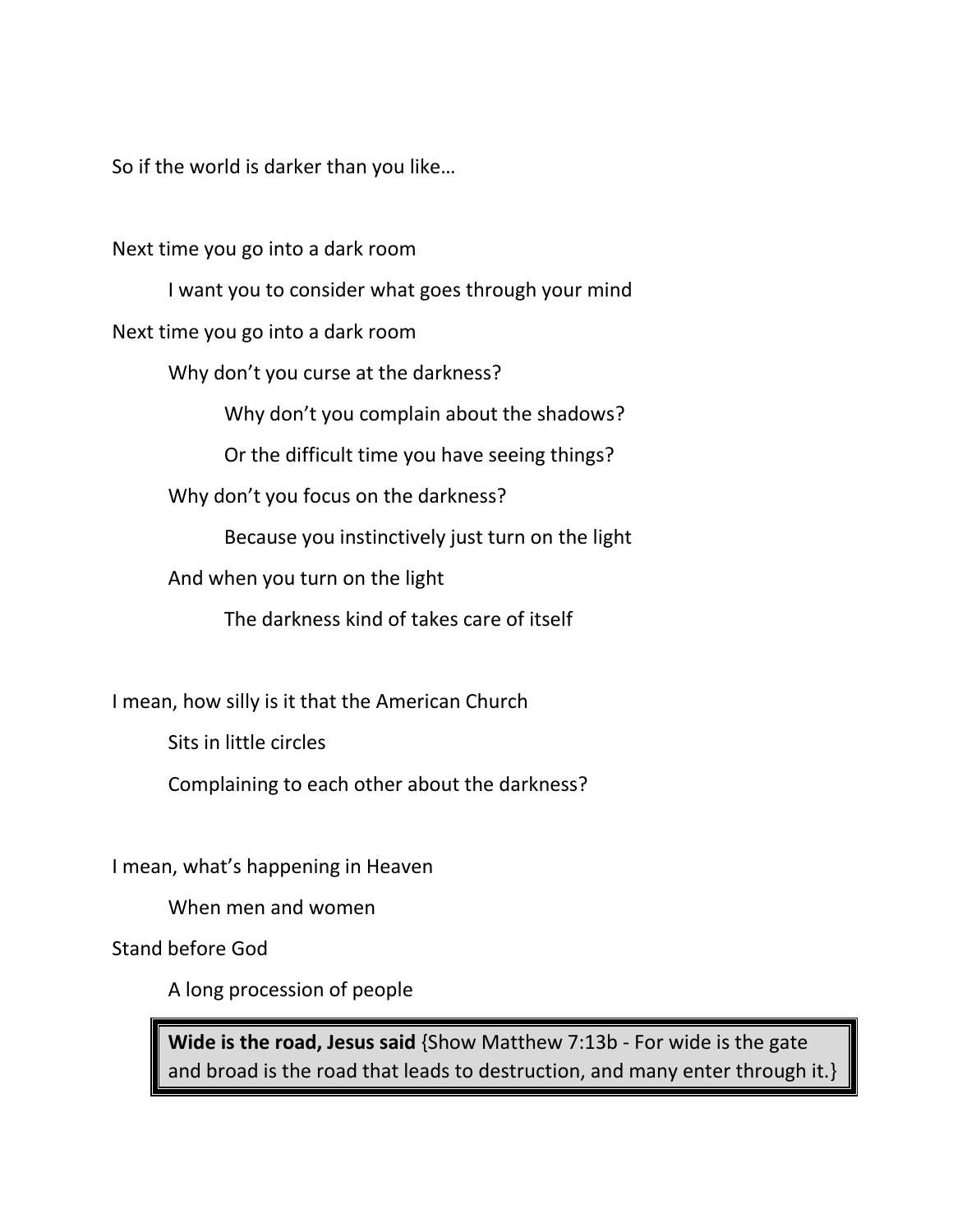And one after another

He tells them they have to leave

Not because He doesn't love them

Not because He didn't pay the penalty for their sin

Not because He didn't shed His blood to buy their freedom

But because they didn't know Him

Because they had never accepted His offer

Of forgiveness and freedom and relationship

### What's happening in Heaven

When men and women

Stand before God

A long procession of people

While the church

Sits in little circles

Complaining to each other about the darkness?

I think sometimes we've made Jesus too tame

Sometimes we've made Jesus too monotone

We read His words

And because its Jesus

They're famous

2000 years later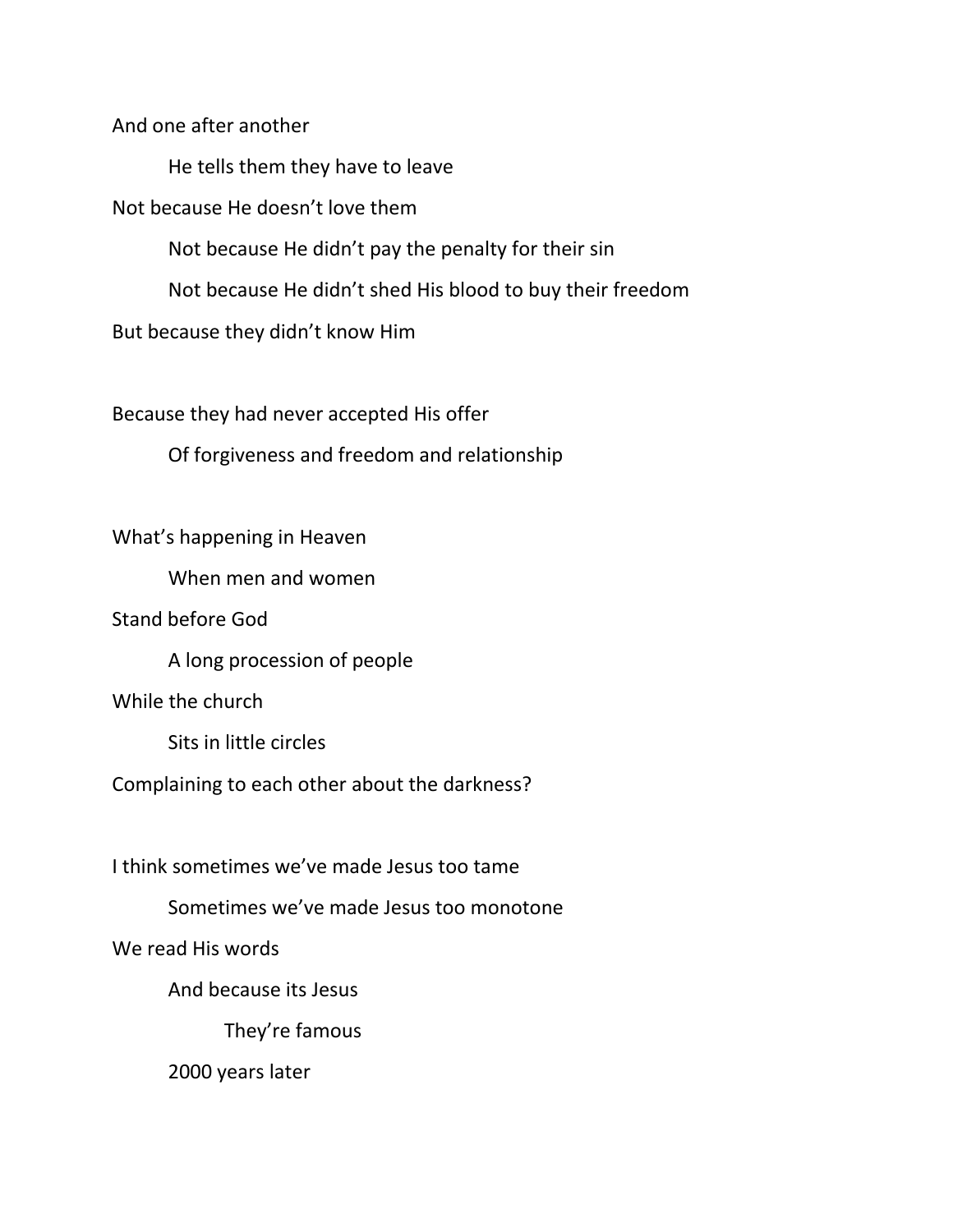How many saying do people know from Jesus?

They may think it's Ben Franklin or Abe Lincoln

But no, it was Jesus

But that makes them commonplace

That makes them trite and dull and meaningless

So we read passages like this one:

**"You are the light of the world. A town built on a hill cannot be hidden. Neither do people light a lamp and put it under a bowl. Instead they put it on its stand, and it gives light to everyone in the house. In the same way, let your light shine before others, that they may see your good deeds and glorify your Father in Heaven.**

But Jesus said them with the passion of a man

Who would die for them

Jesus said them with the passion of a man

Who would witness the long procession of men & women in Heaven

That He would tell to leave

I think if Jesus were teaching this today

In English

To us

He would say

You're the light of the freakin' world

Shine